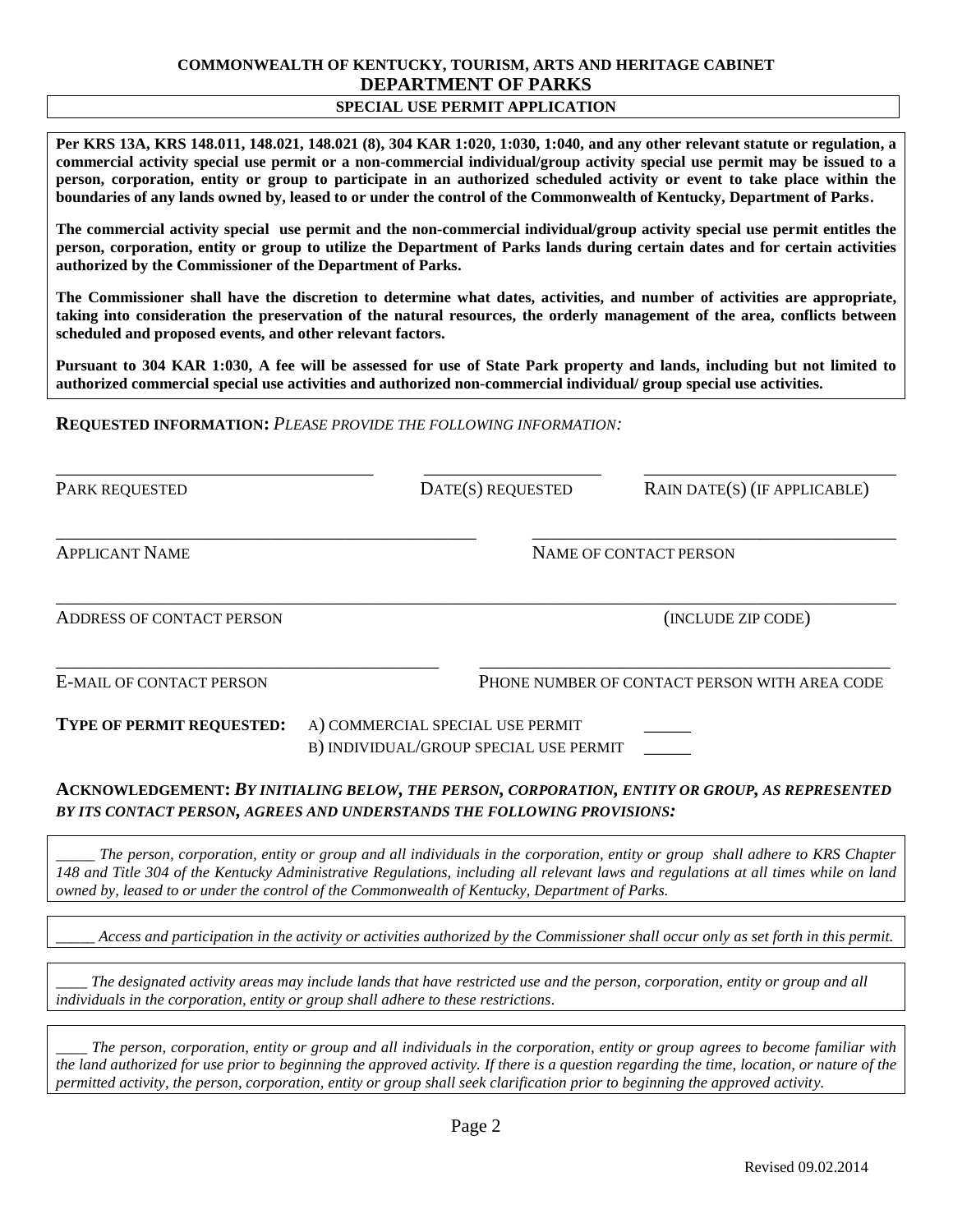*\_\_\_\_ The person, corporation, entity or group understands that this permit may not be transferred or assigned to another person, corporation, entity or group.*

\_\_\_\_ *The person, corporation, entity or group assumes all risk and responsibility for any personal injury (including death) or property damage that arises out of the authorized event.*

*\_\_\_\_ The person, corporation, entity or group agrees to indemnify, defend and hold harmless the Commonwealth of Kentucky, Tourism, Arts and Heritage Cabinet, Department of Parks, their employees, designees, or licensees, against any claim of any person for damages for personal injury (including death) or property damages that result in whole or part from the authorized activity.*

*\_\_\_\_\_The person, corporation, entity or group agrees to obtain and have in force One Million Dollars (\$1,000,000.00) in liability insurance coverage during any and all on-site activities including practices and preparation for the Event, and continuous liability insurance coverage to the conclusion of the Event, including tear down and removal of personal property. Said liability insurance coverage shall have the Commonwealth of Kentucky, Department of Parks, as named insureds. The person, corporation, entity or group agrees to provide a copy of said insurance liability certificate to the Park, prior to the Event.*

*\_\_\_\_ The person, corporation, entity or group agrees to provide sufficient staff to manage the Event and understands that the park premises serves only as a venue; all staffing, collection of fees, parking activities, direction of traffic, set-up, staging, monitoring, tear-down, clean-up, and any other requirement for the Event, is the sole responsibility of the Event host, not the Kentucky Department of Parks, their employees, contractors, volunteers, or assigns.*

#### **THE UNDERSIGNED, AS CONTACT PERSON, AGREES TO THE TERMS AND CONDITIONS OF THE EVENT PERMIT APPROVED BELOW.**

| <b>SIGNATURE OF CONTACT PERSON</b> | <b>DATE</b>                                                                      |
|------------------------------------|----------------------------------------------------------------------------------|
|                                    |                                                                                  |
|                                    |                                                                                  |
|                                    |                                                                                  |
|                                    |                                                                                  |
|                                    |                                                                                  |
|                                    | ,我们也不能会在这里,我们也不能会在这里,我们也不能会在这里,我们也不能会在这里,我们也不能会在这里,我们也不能会在这里,我们也不能会在这里,我们也不能会不能会 |
|                                    |                                                                                  |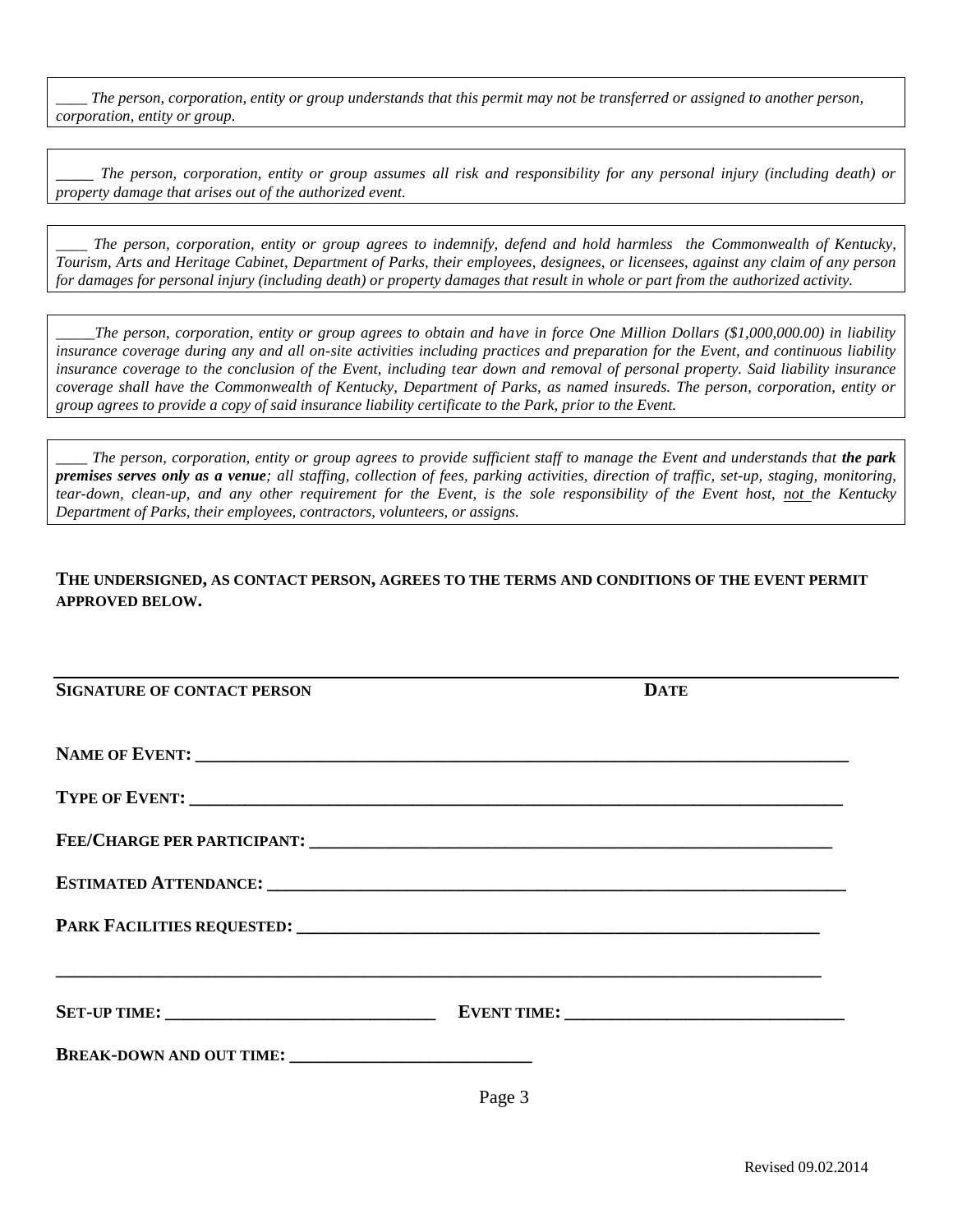| necessary) |  |  |
|------------|--|--|
|            |  |  |
|            |  |  |
|            |  |  |
|            |  |  |
|            |  |  |
|            |  |  |
|            |  |  |
|            |  |  |
|            |  |  |
|            |  |  |
|            |  |  |
|            |  |  |
|            |  |  |
|            |  |  |
|            |  |  |
|            |  |  |
|            |  |  |
|            |  |  |
|            |  |  |
|            |  |  |
|            |  |  |
|            |  |  |
|            |  |  |
|            |  |  |
|            |  |  |
|            |  |  |
|            |  |  |
|            |  |  |
|            |  |  |
|            |  |  |
|            |  |  |
|            |  |  |
|            |  |  |
|            |  |  |
|            |  |  |
|            |  |  |
|            |  |  |
|            |  |  |
|            |  |  |
|            |  |  |
|            |  |  |
|            |  |  |
|            |  |  |
|            |  |  |
|            |  |  |
|            |  |  |
|            |  |  |
|            |  |  |
|            |  |  |
|            |  |  |
|            |  |  |
|            |  |  |
|            |  |  |
|            |  |  |
|            |  |  |
|            |  |  |
|            |  |  |
|            |  |  |
|            |  |  |
|            |  |  |
|            |  |  |
|            |  |  |
|            |  |  |
|            |  |  |
|            |  |  |

Describe in detail the activities and/or events being planned. (Attach additional pages if

# PLEASE SUBMIT THE APPLICATION TO: DIRECTOR, DIVISION OF RECREATION & INTERPRETATION,<br>KENTUCKY STATE PARKS, 500 MERO ST., 10<sup>TH</sup> FLOOR, FRANKFORT, KY 40601

### **ALLOW A MINIMUM OF 4 WEEKS FOR REVIEW AND PROCESSING**